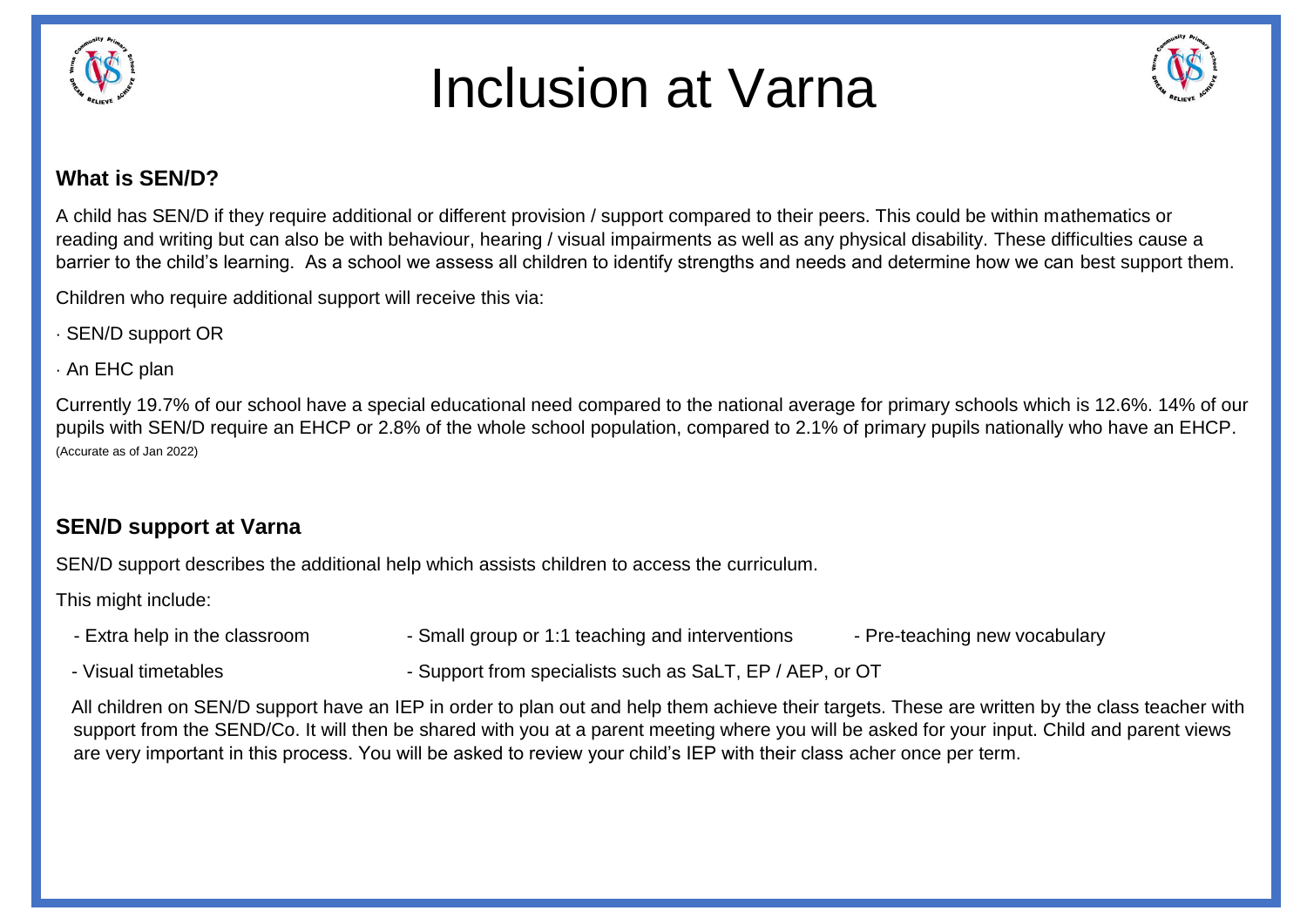



## **EHC Plans**

A small percentage of pupils with SEN/D may be entitled to an EHC plan. This is for children with complex needs who require a significant level of additional support. In order to gain an EHC plan the school and family must go through a 20 week statutory process. For more information on Manchester's local offer please visit

<https://hsm.manchester.gov.uk/kb5/manchester/directory/localoffer.page?localofferchannel=0>

Before applying for an EHC plan the school must collect a significant amount of evidence to show that your child has needs which cannot be met at SEN/D support level. To do this we follow the 'Assess - Plan - Do - Review cycle' as laid out in the SEN/D Code of Practice, which can be accessed here:<https://www.gov.uk/government/publications/send-code-of-practice-0-to-25> If the application is successful then the school will receive additional funding in order to support the needs of your child.

If you would like more advice on EHC plans please see the SEN/DCo—Mrs D.Cheetham.

The diagram below details how we determine which support is needed for your child.





Assess the child's needs, plan support, action this, review it after a minimum of 6 weeks and repeat.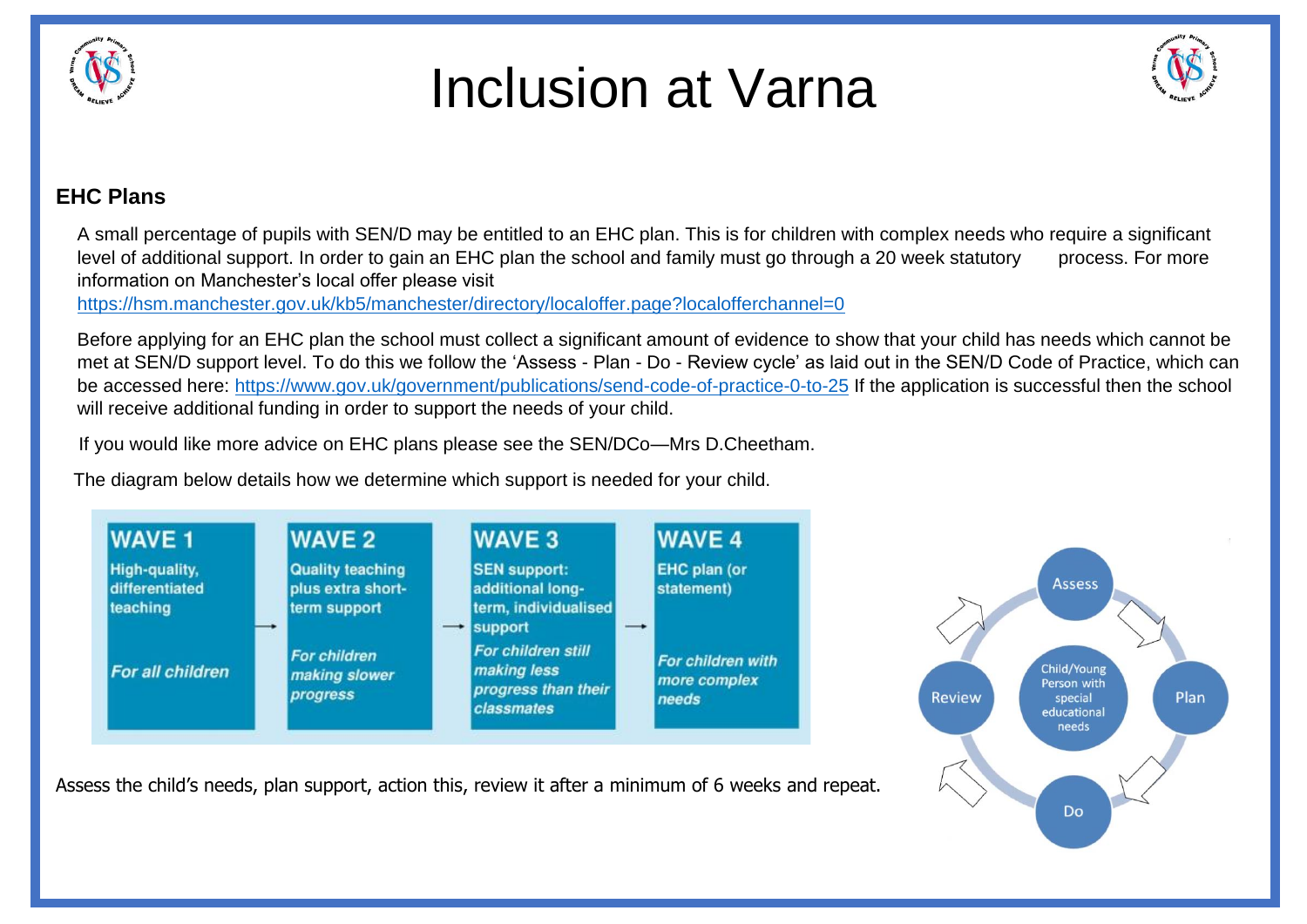



## **FAQs**

#### What is an IEP?

An IEP is an individual educational plan which details a child's targets and the relevant support in place to make these achievable. These are used to support and track progress of all pupils with SEN/D. It is updated and shared with parents once a term / 3 times a year.

### How do you know if my child needs SEN support?

We monitor all children's academic, behavioural and social progress throughout the year. If your child does not meet expected progress then we use Manchester's Matching Provision to Needs Tool to help us determine if additional support is needed. Class Teachers work alongside the SEN/DCo to do this which ensures consistency across the school. Your child's progress will be discussed with you at regular points in the year through parent, teacher meetings. In addition to this you can make an appointment to see your child's class teacher or the school SEN/DCo at any time by contacting the school office.

### How will the school decide what type of support my child will receive?

We understand that every child's needs are different and that these change as they grow and develop. We assess each child's needs regularly to identify which support is best suited for them. We regularly review the support your child receives to see what is working and what could be better. School use Manchester's Matching Provision to Need Tool to support this process.

### Where can I go for more information?

Please see our SEN/D policy and SEN/D information on the school website as well as the links posted above to Manchester's local offer and the SEN/D Code of Practice.